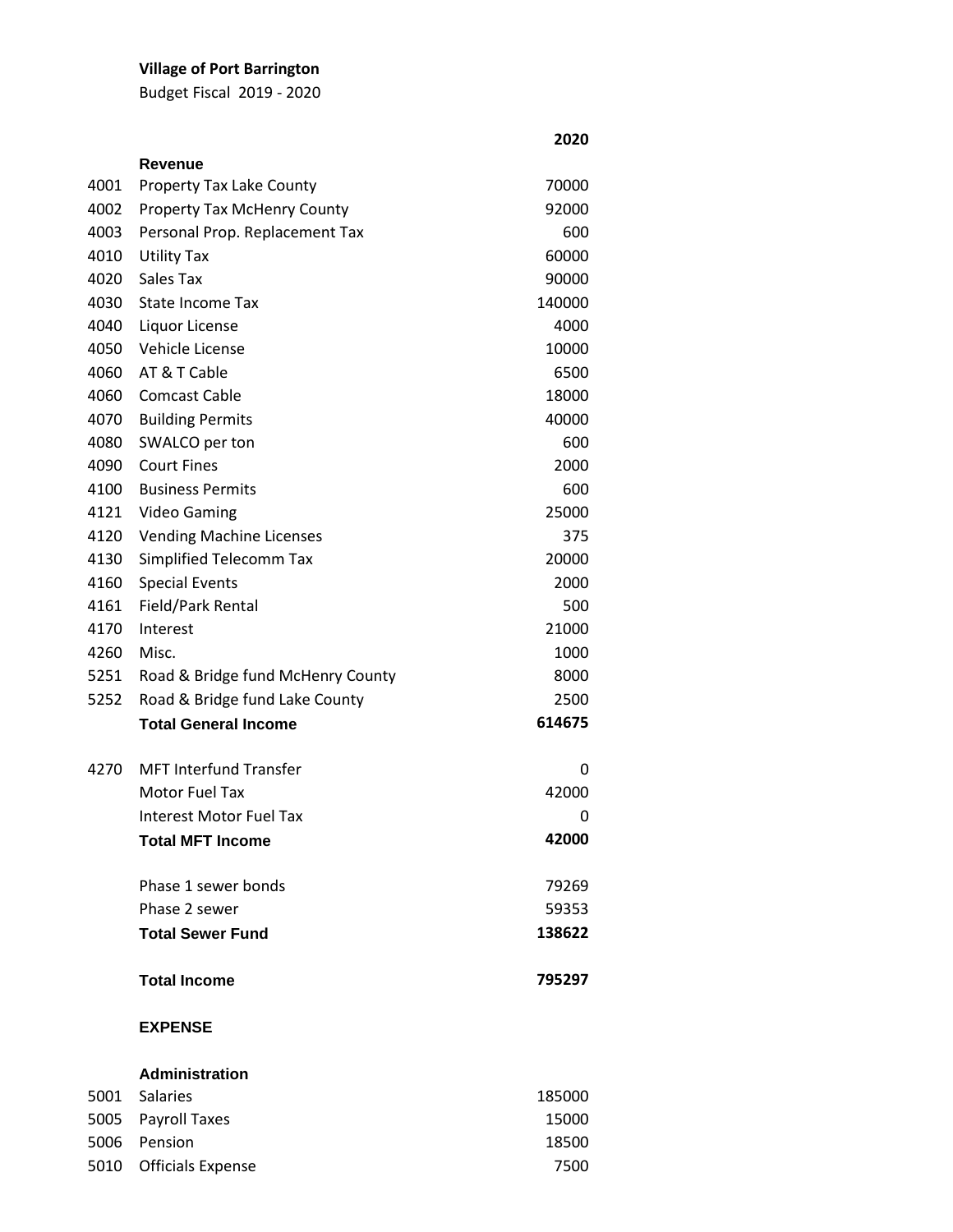| 5015 | <b>Maintenance Bldg</b>            | 5000   |
|------|------------------------------------|--------|
| 5020 | <b>Engineering Svces</b>           | 10000  |
| 5023 | <b>Stormwater Management</b>       | 5000   |
| 5025 | Legal Services                     | 40000  |
| 5030 | <b>Professional Syces</b>          | 7000   |
| 5035 | utilities                          | 25000  |
| 5040 | <b>Computer Svces</b>              | 5000   |
| 5046 | <b>Health Insurance</b>            | 46000  |
| 5047 | Liability/Property Insurance       | 30000  |
| 5050 | <b>Office Supplies</b>             | 6000   |
| 5055 | Dues                               | 2500   |
| 5056 | Scholarship Fund                   | 500    |
| 5057 | Training                           | 2500   |
| 5060 | Misc.                              | 1000   |
|      | <b>Total Administration</b>        | 411500 |
|      | <b>Building &amp; Zoning</b>       |        |
| 5110 | Legal                              | 3000   |
| 5105 | <b>Inspection Svces</b>            | 5000   |
| 5120 | <b>Prof Svces Engineering</b>      | 5000   |
| 5150 | <b>Office Supplies</b>             | 500    |
|      | <b>Total Building &amp; Zoning</b> | 13500  |
|      | <b>Health &amp; Safety</b>         |        |
| 5201 | <b>Salaries</b>                    | 500    |
| 5210 | Mosquito Abatement                 | 500    |
| 5215 | <b>Trash and Junk Collection</b>   | 3500   |
| 5225 | <b>Warning siren</b>               | 1700   |
| 5230 | <b>Swalco Dues</b>                 | 1200   |
| 5235 | Equipt & Supplies                  | 2500   |
| 5240 | <b>PBERT</b>                       | 100    |
| 5245 | <b>Emergency Management</b>        | 2000   |
| 5250 | <b>Channel Maintenance</b>         | 7200   |
| 5255 | <b>Community Education</b>         | 500    |
|      | <b>Total Health &amp; Safety</b>   | 19700  |
|      | <b>Parks &amp; Beaches</b>         |        |
| 5310 | <b>Equipment Repairs</b>           | 1500   |
| 5315 | Sand, Gravel, Topsoil              | 3500   |
| 5330 | Trail Const & Fencing              | 500    |
| 5335 | <b>Building maintenance</b>        | 500    |
| 5340 | New Equipment                      | 12000  |
| 5355 | <b>Special Events</b>              | 6500   |
| 5365 | Fuel                               | 3000   |
| 5375 | Landscaping                        | 10000  |
| 5380 | Park Development                   | 2000   |
| 5381 | Port-o-potty                       | 1500   |
| 5391 | <b>Geese Control</b>               | 3000   |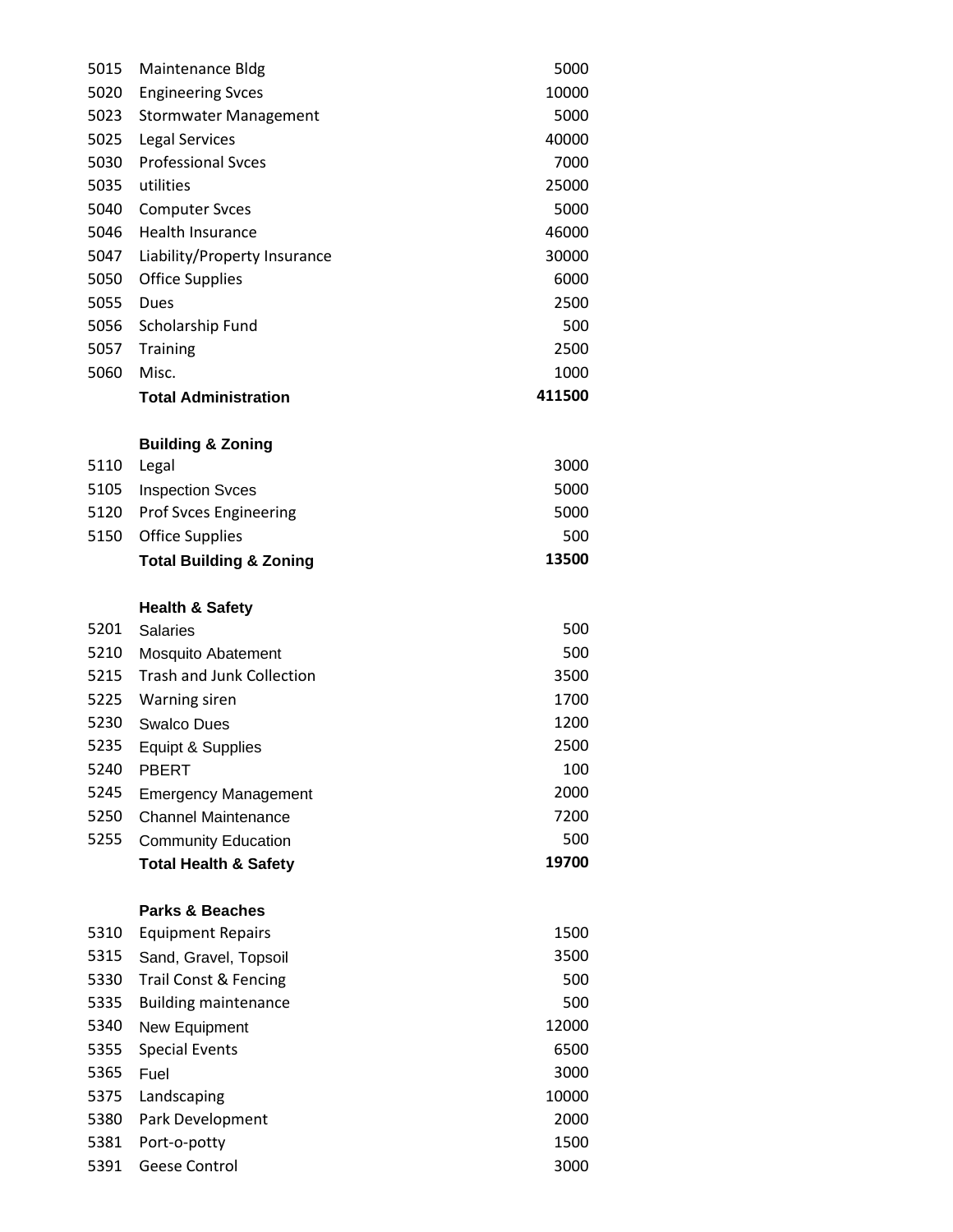### **Total Parks & Beaches 44000**

|      | <b>Police Department</b>       |        |
|------|--------------------------------|--------|
| 5455 | Equipment/Supplies             | 15000  |
| 5481 | <b>McHenry County Police</b>   | 43200  |
| 5482 | Lake County Police             | 38000  |
| 5483 | Other Prof Syce                | 6000   |
|      | <b>Total Police Department</b> | 102200 |
|      |                                |        |
|      |                                |        |

#### **Streets & Roads**

| 5502 | Salaries - Snow Removal            | 13000 |
|------|------------------------------------|-------|
| 5510 | Maintenance Equip                  | 5500  |
| 5515 | Other Road Gravel                  | 500   |
| 5520 | <b>Engineering Syces</b>           | 1500  |
| 5525 | Road Salt                          | 15000 |
| 5535 | New Equipment                      | 6000  |
| 5540 | <b>Road Patching</b>               | 5000  |
| 5545 | <b>Snow Removal Contract Syces</b> | 1000  |
| 5550 | Signs                              | 1500  |
| 5555 | <b>Street Sweeping</b>             | 1500  |
| 5565 | Fuel                               | 3500  |
|      | <b>Total Streets &amp; Roads</b>   | 54000 |

#### **Forestry**

| <b>Total Forestry</b> | 16500 |
|-----------------------|-------|
| 6035 Equipment        | 5500  |
| 6075 Plantings        | 5000  |
| 6070 Tree Maintenance | 6000  |

# **MFT**

| 5810 New Projects |  |
|-------------------|--|
| <b>Total MFT</b>  |  |

# **Water Quality**

| <b>Total Water Quality</b>       | 7500 |
|----------------------------------|------|
| 5981 Special Project/parking lot | 7000 |
| 5980 Landscape                   | 500  |
| 5975 Water Testing               | 0    |
| 5920 Engineering Costs           | 0    |

# **Street lighting**

| Street lighting              |  |
|------------------------------|--|
| <b>Total Street Lighting</b> |  |